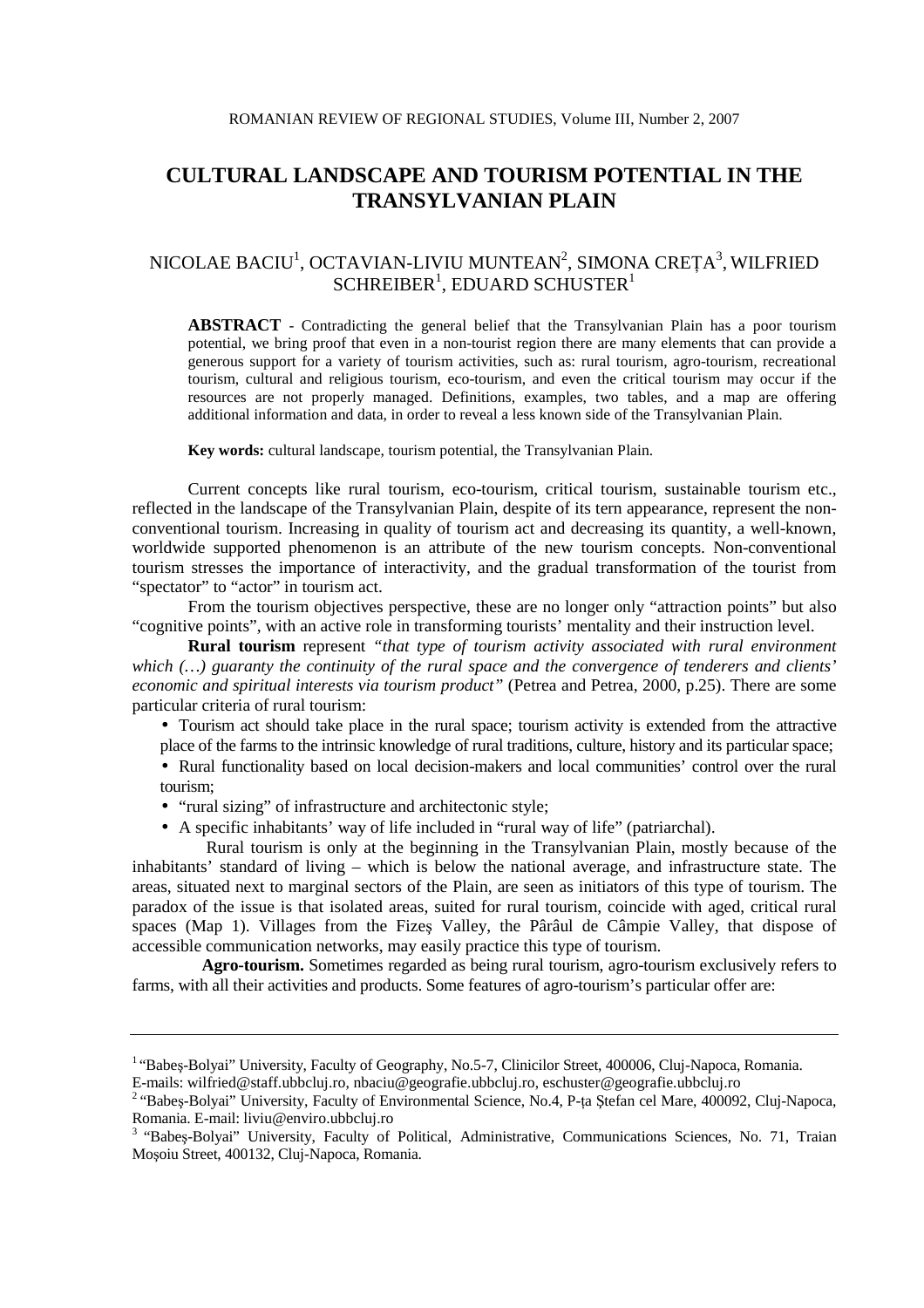#### NICOLAE BACIU, OCTAVIAN-LIVIU MUNTEAN, SIMONA CREȚA, WILFRIED SCHREIBER, EDUARD SCHUSTER

- Activity areas: rural households;
- Social relationships: direct relationships, without intermediates, between guests and hosts; the atmosphere is typical for a rural household;
- Knowing and respecting tradition: traditional costumes, specific farm activities, local or regional culinary art.

We may describe agro-tourism as *a complex activity that runs within patriarchal frame of the farms and pensions, in a direct relationship with entrepreneurs, in which the tourism product is centred on accommodation, traditional and entertainment activities and culinary art, derived from the potential of that tourist point.* 

There are common features that contribute to the persistence of the confusion between these two terms – rural tourism and agro-tourism (Petrea and Petrea, 2000):

- Development of rural specific activities agricultural, pastoral, and forestry;
- Direct, personal relationships with the tourists;
- Amateur management;
- Traditional buildings;
- Typical, and for some, bucolic, atmosphere;
- A strong preservation attitude at the local level;
- Tourism products marketing through limited channels.

**Recreational tourism** makes use of nature's potential. Destination points are the system of lakes, lain on the Fizeş Valley, the Pârâul de Câmpie Valey, and on the Eastern side of the Transylvanian Plain – the Şar and Meleş Valleys. Tourism activities are oriented mostly on fishery. The development of this type of tourism is restricted by a lack of proper communication networks.

**Cultural and religious tourism** could be the tourism engine of the Transylvanian Plain. There is a considerable potential here (table 1), if we mention only the objectives listed in the national patrimony. The other *churches and historic monuments*, not included in "patrimonial" spectrum, represent potential important tourist objectives that create a special tourist landscape, a landscape that is far from being turned to a good account. The oldest churches in the Transylvanian Plain are the Reformed Churches, built in the 13<sup>th</sup> century – the Reformed Churches in Bozies (Chiochis), the 13<sup>th</sup> and  $14<sup>th</sup>$  centuries; in Delureni (Urmeniş), the  $15<sup>th</sup>$  century; Nireş (Mica), the 13th century; and the Reformed Church in Boteni (Mociu), the  $13<sup>th</sup>$  and  $14<sup>th</sup>$  centuries.

Orthodox Churches were built much later, because of religious pressure from Hungarians. There are, still, some exceptions such as the stone-made Orthodox Church, in Mănăstirea, Mica commune, the 13th century, or Sf. Arhangheli Church in Cozma (the 14th century). Anyway, in the rest of the cases, Orthodox Churches were built after the 16th – 17th centuries. As a feature, old Orthodox Churches were made of wood and used to have "Sf. Arhangheli" as titular saints. In Apatiu (Chiochiş), there is such a church, built in the 16th century; others are placed in Strugureni (Chiochiş) – the 17th century, Fânațele Silvașului – the 17th century, and Chesău (Mociu) – the 18th century.

Roman-Catholic Churches, which were built later than the Reformed Churches, also belong to the Hungarians: e.g. the Roman–Catholic Church in Mociu (1784), or Cătina (1806).

Representative for this cult is the building of the churches in the commune's centre, revealing a strong relation with the confessional affiliation of the political and social leaders.

The Greek-Catholic churches were erected shortly after the Roman-Catholic ones, representing a mixed, Orthodox-Catholic cult, enforced by the occupying forces in order to reduce the religious cohesion of the Romanians. The Greek-Catholic churches were partially rehabilitated after 1989; one of the oldest (also a historic monument) is the church in Frata, erected in 1827. Characteristic for these churches are their patron saints, for example "Pogorârea Sf. Spirit" (*The Descent of the Holy Spirit*).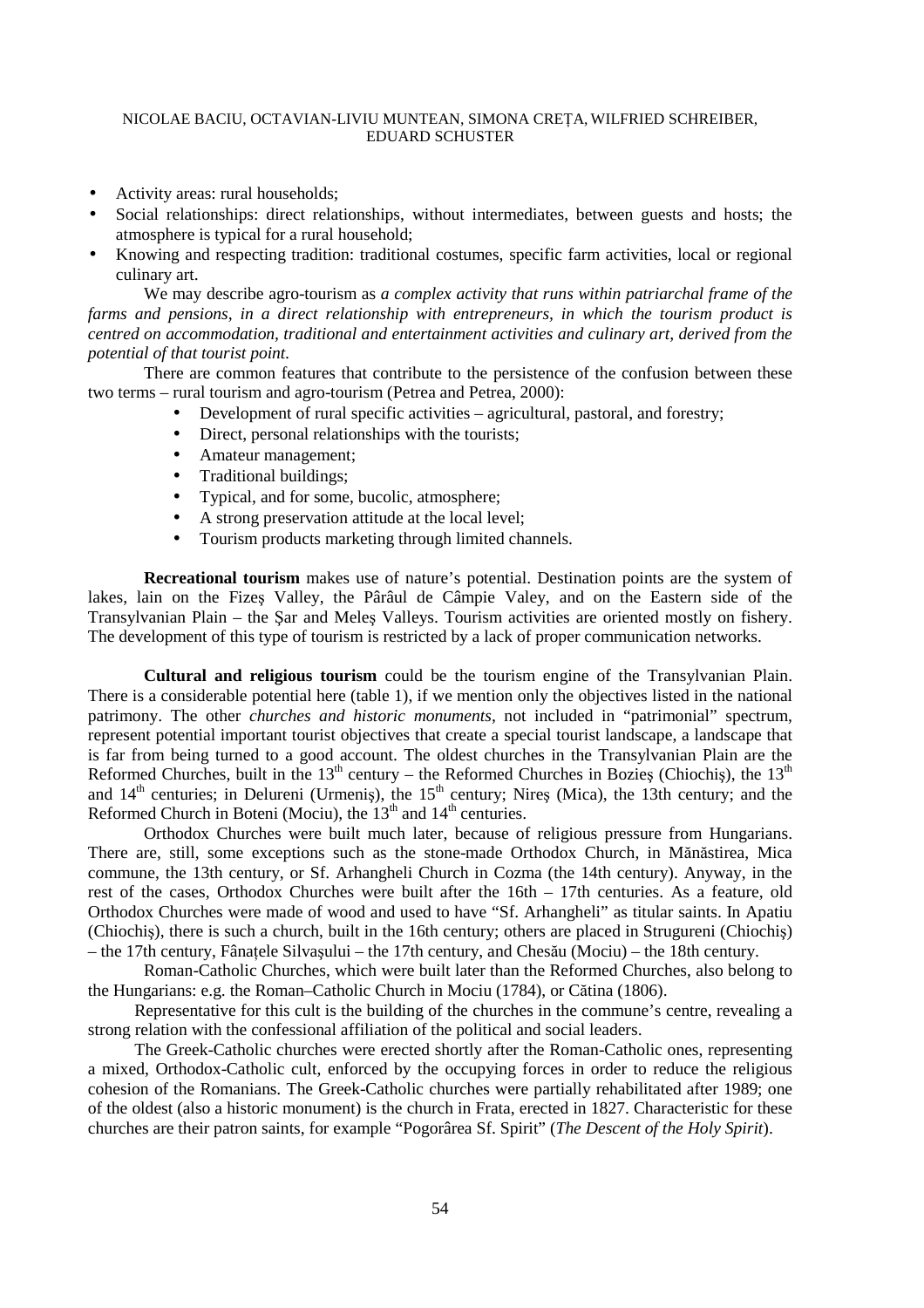| Tourism cultural or religious objective                  | <b>Settlement</b>           |
|----------------------------------------------------------|-----------------------------|
| The Banffy castle                                        | <b>Bontida</b>              |
| The Kornis castle                                        | Mănăstirea, Mica            |
| The wooden church "Sf. Arhangheli"                       | <b>Sic</b>                  |
| The wooden church "Tăierea Capului Sf. Ioan Botezătorul" | Porumbeni, Ceuașu de Câmpie |
| (Beheading of John the Baptist)                          |                             |
| The wooden church "Sf. Arhangheli"                       | Băita, Lunca                |
| The wooden church "Sf. Arhangheli"                       | Pănet                       |
| The wooden church "Sf. Arhangheli"                       | Sărmăsel                    |
| The Nicula monastery                                     | Nicula                      |

**Table 1.** *Cultural objectives listed in the national patrimony (after M. Ielenicz, 2000).* 

The German population in the Transylvanian Plain belonged mostly to the Lutheran cult. Very old churches are located in the north-western regions, inhabited by the Saxons: Teaca, Morut (Matei commune), or Lechinta. The issue here is the degradation of these churches because of *demographic abandon*. These churches were also declared historical monuments, especially because some of them still keep the well-known style of the fortified churches.

These are pointed out in the religious landscape by the massiveness and sobriety of the building and the building material (stone). Among the monuments of the other ethnical groups, "The monument and the graves of the 126 Jews" killed in the Second World War must be mentioned, located in Cămăraş. The existence and preservation of these churches are in a strong relation with four factors: the ethnic groups and their ancestral traditions; the preservation method and the social discipline of the members of the respective ethnic groups; the demographic changes; the amount of funds allocated by the responsible organizations.

This type of tourism, correlated with the agro-tourism, is capable of creating an efficient balance between the tourist resources, the tourists' interests and the preservation of the natural fund.

**Eco-tourism** is defined as a tourism act to those destinations where flora, fauna, and cultural heritage ("patrimonial" tourism – Violette Rey, 2003) are the mere attractions.

Héctor Ceballos-Lascuràin first used the term eco-tourism in 1983, and he referred to journeys in nature, to areas with no human interventions. A particular feature of this type of tourism was its educational side, understanding the need to preserve natural inheritance. Later, the concept was used to a scientific approach of planning, management and development of products and sustainable tourism activities (Centre for Ecotourism Documents). Natural reservations areas in The Transylvanian Plain (table 2) are suited for this type of tourism.

Responsible factors (organizers) in running ecotourism activities aim at minimizing adverse effects of traditional tourism over natural environment and at preserving the cultural integrity of the local communities (Sustainable Tourism Info-Sheets). Of course, such tourism lends itself to tourists' understanding and educational levels, but it could also replace other types of tourism that may lead to more or less quantifiable ecologic lack of balances.

In this case, if the concept of sustainable tourism will be imposed, with its for now theoretical key factors, will lead to a balance between tourism activities and preservation of natural and athrophic tourism fund. Its importance and its particularity derive from taking into account the following criteria (W. Jamieson and A. Noble, 2000):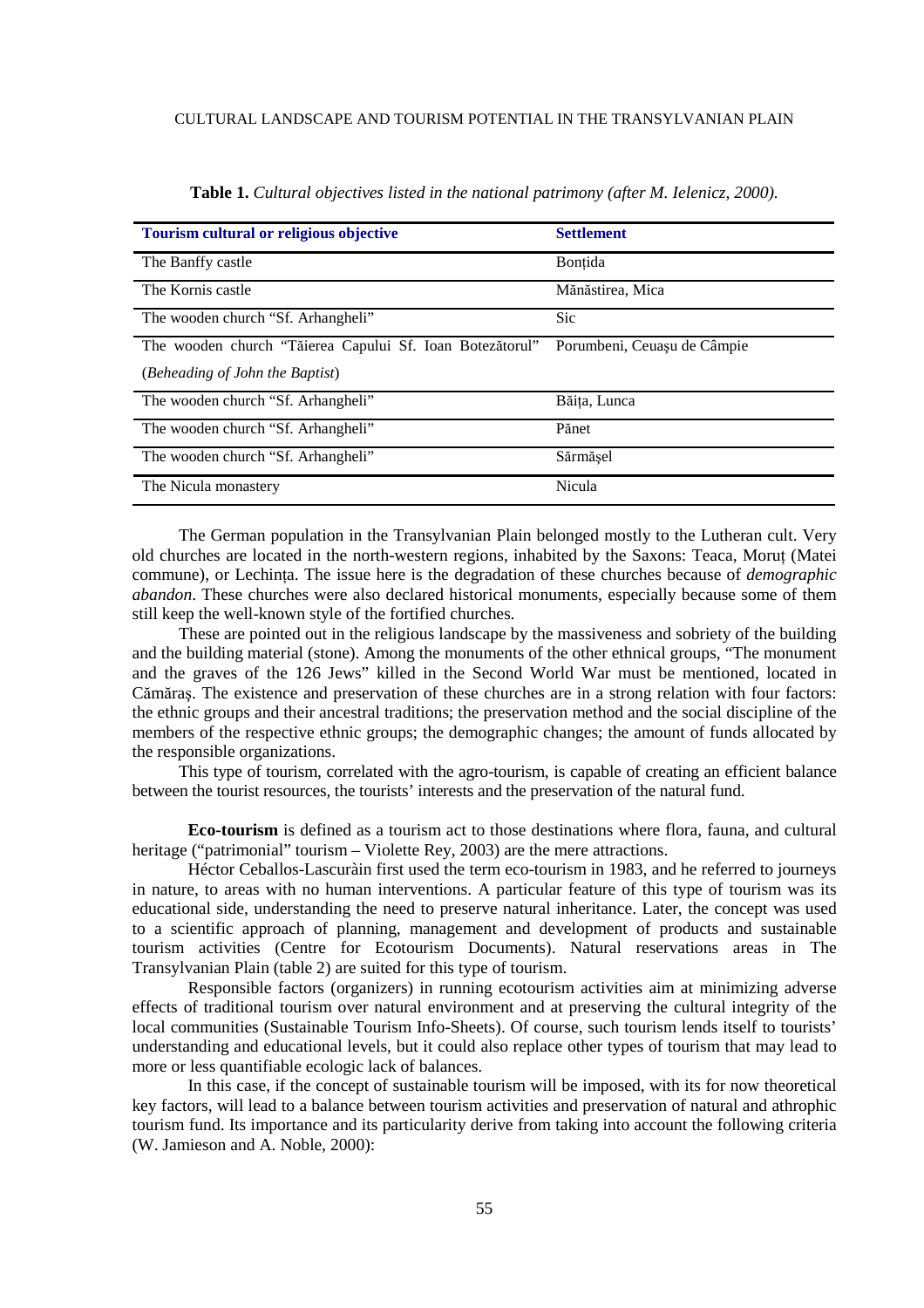#### NICOLAE BACIU, OCTAVIAN-LIVIU MUNTEAN, SIMONA CREȚA, WILFRIED SCHREIBER, EDUARD SCHUSTER

• Information criterion. The tourist did not learn only about his/her destination but also how to help support its character; so, the tourist will improve his/her experience while making the tourism act;



**Figure 1.** *Type of rural areas in the Transylvanian Plain in 2002.*  (source: Violette Rey et al. 2002, with modifications)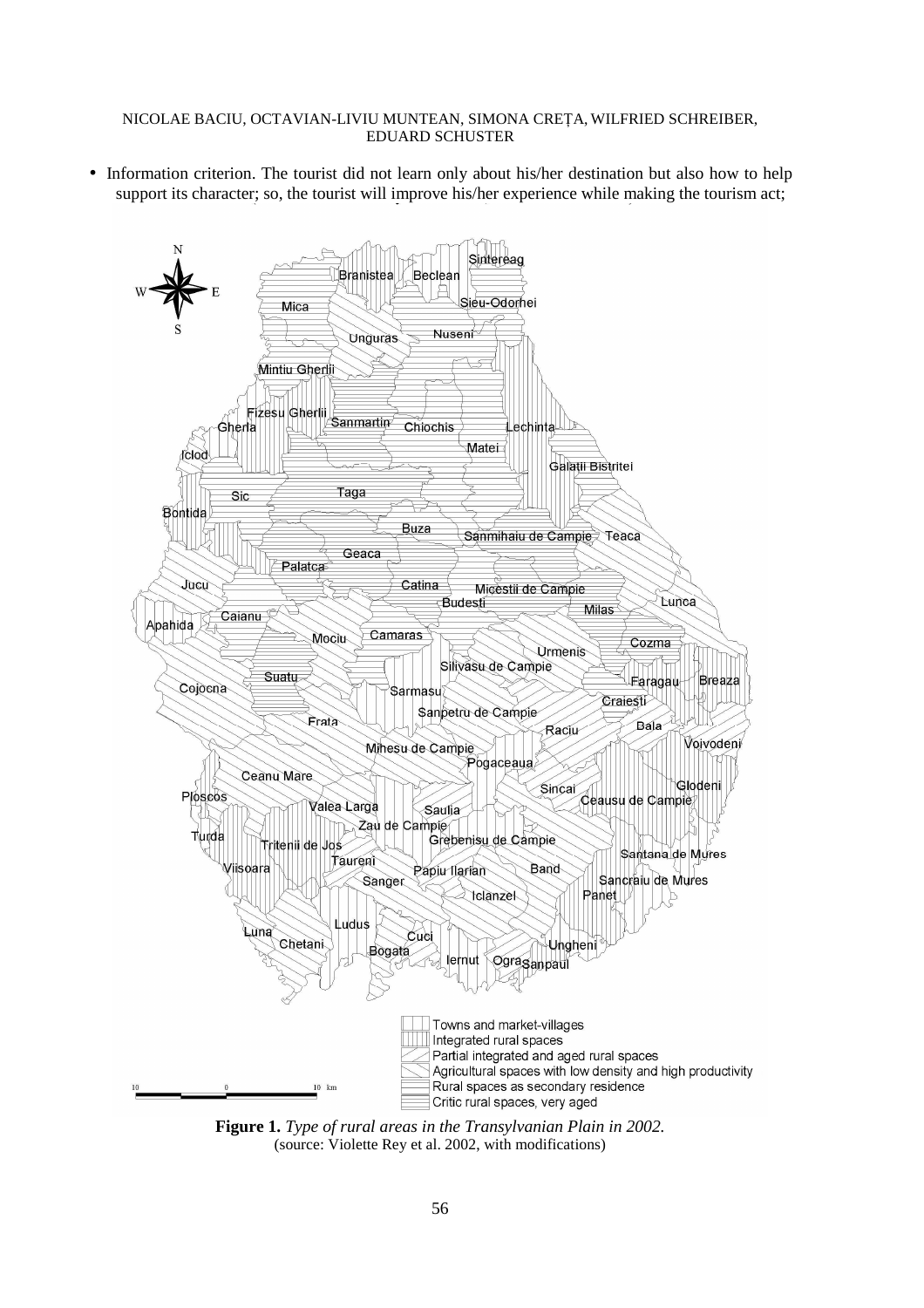#### CULTURAL LANDSCAPE AND TOURISM POTENTIAL IN THE TRANSYLVANIAN PLAIN

- Support for place integrity. Those involved in tourism industry will look for business opportunities that underline a particular place characteristics – architecture, patrimony, aesthetic, and ecological problems;
- Support for the inhabitants. Entrepreneurs hire and prepare members of local communities, and they invest in the local infrastructure;
- Resources preservation. Decision makers (on environment issues) favour those entrepreneurs that engage themselves in pollution reduction problems, waste management, and energy and water consumption. A new trend in sustainable tourism is the avoidance of disturbances in local wild life;
- Respect the tradition and local culture. The visitors will remember cultural "label" of the place, including through use of common words of the country they are visiting;
- Giving up quantity and favouring quality. Communities measure tourism success using criteria like accommodation time, money spent by tourists and the quality of that experience and not the number of the tourists;
- Avoiding abuse over tourism product. Entrepreneurs anticipate the dynamic of tourist pressure and apply some limits and management techniques for preventing "loved to death" syndrome (W. Jamieson and A Noble, 2000).

| <b>Nature Reserve</b>  | Commune          | <b>Type</b>                                | Area (ha) |
|------------------------|------------------|--------------------------------------------|-----------|
| Suatu I hayfields      | Suatu            | Floristic; xeric steppe vegetation (the    | 9.2       |
|                        |                  | endemism Astragalus peterfii)              |           |
| Suatu II hayfields     |                  | Floristic; the xeric gymnosperm            |           |
|                        |                  | Ephedra distachya                          |           |
| Stiucilor (Pikes) Lake | Fizeșu Gherlii   | Ornithological                             | 26.0      |
| Legiilor Valley        | Geaca            | Ornithological                             | 13.5      |
| The rushes from Sic    | Sic              | Ornithological                             | 2.0       |
| The Peony Reservation  | Zau de Câmpie    | Floristic; preservation of the pratosteppe | 3.1       |
| (two areas)            |                  | associations with Paeonia tenuifolia       |           |
| The forest from        | Ceuașu de Câmpie | Forestry; anti-erosion plantation with 40  | 59.0      |
| Săbed/Bozed            |                  | species (nowadays)                         |           |
| The Fărăgău I Lake     | Fărăgău          | Ornithological                             | 35.0      |

**Table 2**. *The nature reserves of the national patrimony in the Transylvanian Plain (after M. Ielenicz, 2000).*

**Critical tourism.** Despite the presence of the premises for the development of the green tourism as a "positive" one, the increasing pressure on the tourist objectives leads to their degradation. These are the preconditions for the occurrence of critical tourism. Mainly, this type is reflected by:

- *seasonality*, which induces inconstant *pressure* on the tourist fund;
- *trivialization* of the tourist relevance;
- *the insufficient tourist exploitation*.

### **CONCLUSIONS**

The Transylvanian Plain offers a generous frame for a variety of tourism types. The natural (hydrologic, forestry) and anthropic (settlements in a bucolic milieu and an archaic lifestyle) potential offers optimal premises for agro-tourism, rural tourism and ecotourism.

As we pointed out earlier, the tourism "engine" of the region could be the cultural and religious tourism, based on the highlighting of the elements of the cultural landscape. To all this we can add the presence of a polarization centre (Sărmaşu) in the central part of the plain, which will direct the energetic flows of this region.